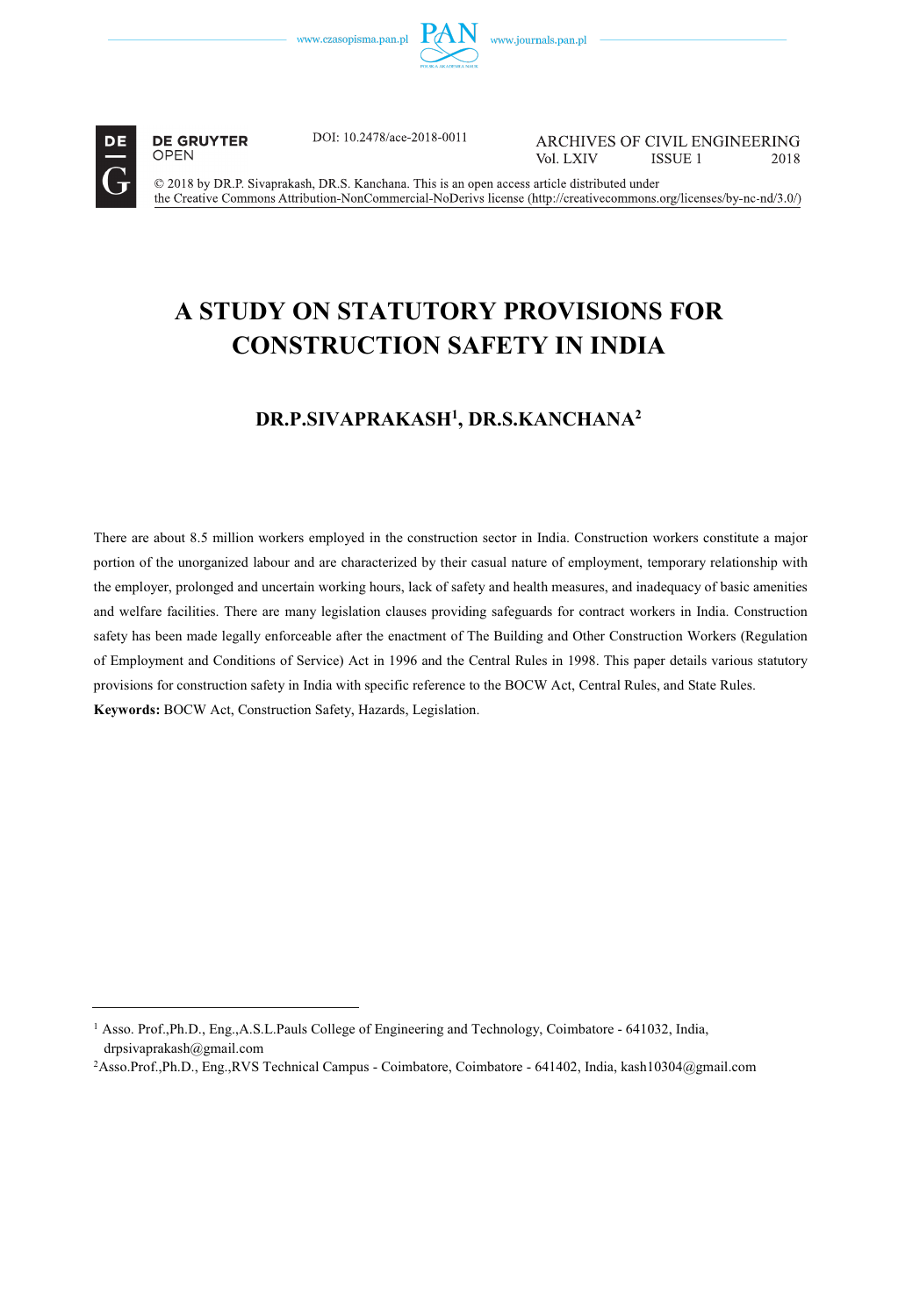

## **1. INTRODUCTION**

The sustainability of the construction process and its improvement largely depends on the health and safety of the construction workers [1]. The construction industry of India is an important indicator of development as it creates investment opportunities across various related sectors. The sector is labourintensive and, including indirect jobs, provides employment to more than 35 million people [2]. Health and safety management practices in the construction process can be improvised at various levels. Different construction stages incorporate the role of clients, project managers, architects, engineers, contractors, subcontractors, suppliers, and manufacturers [3]. Efforts have been made to address this problem, but the results have been far from satisfactory as construction accidents continue to dominate the industry. Despite the programs implemented by government authorities and measures introduced by companies themselves, the number of construction accidents still remains alarmingly high. It is highly unsatisfactory that the implementation of health and safety provisions in construction has not resulted in any commensurate improvement in the industry. The construction industry is in need of more effective approaches involving better mechanisms to face industry challenges [4]. This paper provides insight in to the various statutory provisions for construction safety in India with specific reference to the BOCW Act, Central Rules, and State Rules.

## **2. OBJECTIVES OF THE STUDY**

The objectives considered for this study are:

- To regulate the employment and conditions of service of construction workers.
- To provide safety, health, and welfare measures and for other matters connected therewith.

## **3. LITERATURE REVIEW**

The literature survey reviews the safety aspects among workers thereby providing a safe working environment to the construction workers. According to Charles Y.J. Cheah, there is a high degree of consensus on the three most important parties in assuming safety responsibilities: (i) workers who execute the physical tasks, (ii) contractors who employ the workers, and (iii) government who sets up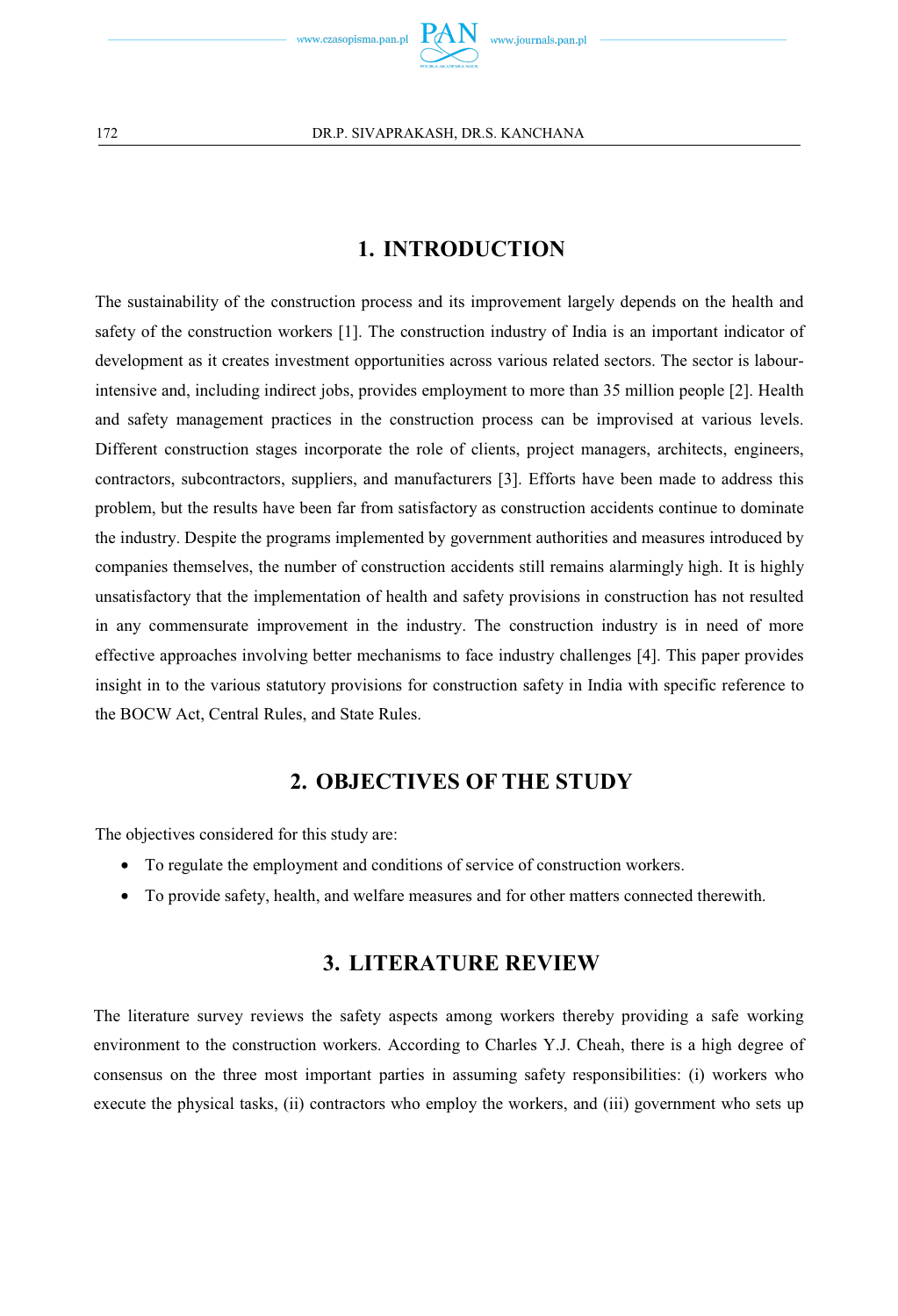

the legislative framework which governs S&H policies and practices. There is, however, a wider disparity of views on those safety responsibilities which should be shouldered by developers, nongovernment safety personnel, and consultants [5].

Zeng et al., [6] discussed factors which affected safety in the construction industry in China. Their research methods consisted of a structured questionnaire survey and interviews. The questionnaires were sent to safety representatives of Chinese construction firms, whereas the interviews were conducted with Chinese government officials in charge of safety. The main factors affecting safety performance in China were identified as poor safety awareness of top management, lack of training, poor safety awareness of project managers, reluctance to input resources ensuring safety, and reckless operation. Kartam et al., [7] evaluated existing safety regulations and procedures adopted by owners, designers, contractors, and insurance companies in Kuwait. Different research activities, such as field visits, questionnaires and interviews, were used to collect the necessary information and data. The factors which contribute to poor safety standards were compiled as disorganized labour, poor accident record keeping and reporting systems, extensive use of foreign labour, extensive use of sub-contractors, lack of safety regulations and legislation, low priority given to safety, the small size of most construction firms, competitive tendering, and severe weather conditions during summers.

The wage trend in the construction industry from 1880 to 2004 varies from i) Yearly  $- 0.24$  to 76.40 ii) Monthly – 7.08 to 2292.00, iii) Daily – 85.00 to 27504. Construction man power in India between 1995 and 2007 has shown an annual increase from 9.33% to 11.09%.

Okoye et al., [8] examined the health and safety knowledge and compliance of building construction workers on site in Anambra State, Nigeria. Questionnaires containing information relating to health and safety at the site were administered randomly to the construction workers and it was found that the level of health and safety knowledge among the construction workers in the state was moderate. Knowledge and compliance alone are not enough to cause behavioural changes required for adequate safety, but certain aspects of safety culture are required. These other essential safety factors include: enforceable regulatory framework, management commitment, and worker involvement, which must also be considered for improved project performance. Musonda & Smallwood [9] revealed that the level of H&S awareness is low, H&S legislation is not complied with, the management of contractors is not committed to H&S implementation, there is a lack of H&S management systems, procedures, and protocol, and clients and designers do not participate in the implementation of H&S.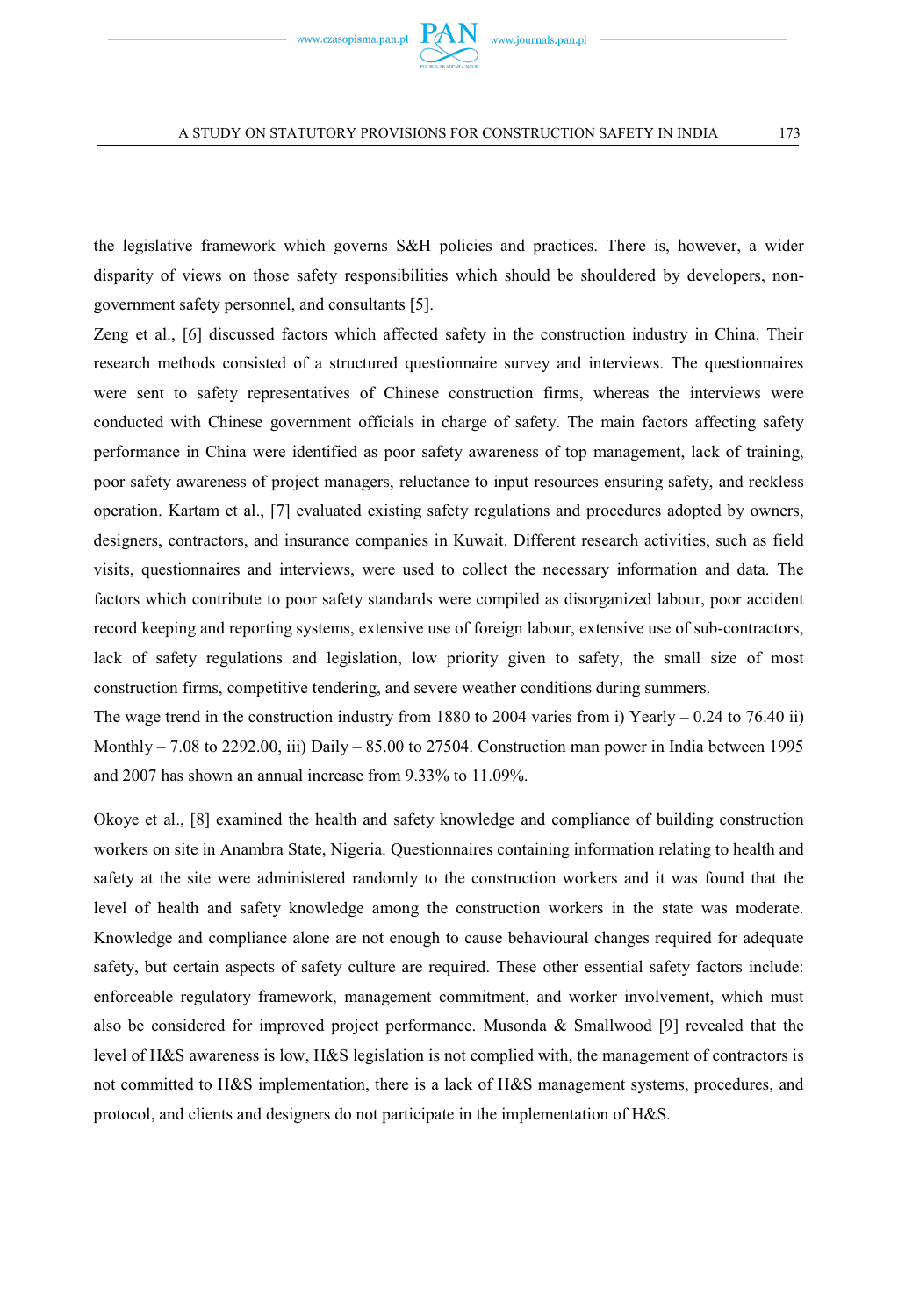

Ashly Babu [10] investigated safety performance on construction sites. The data was collected from the contractors, consultants, and owners by using a questionnaire to evaluate the safety performance on the construction sites. The results show that there was still a lack of commitment from the government, the insurance company, the labour ministry, the owners, consultants, and also the contractors to improve safety performance on the sites. Romel and Ricardo [11] explored workers' perceptions of safety practices in their habitual work environment and concluded that the workers have received very little education and possess a limited culture of safety awareness, which has led them to perceive that their lack of precaution is the main cause of accidents. A proper coordination between contractors, clients, and the workforce is needed for safe work conditions which are very much lacking in Indian construction companies. Though labour safety laws are in place, the numerous accidents occuring at construction sites continue [12].

### **4. THE BOCW ACT, 1996**

There is an exception for residential houses for private purposes constructed with a cost not exceeding 10 lakh and other activities to which the provisions of the Factories Act of 1948 and the Mines Act of 1952 apply. It applies to every establishment which employs or had employed on any day of the preceding 12 months 10 or more building workers in any building or other construction work [13, 14].

Provision for Health & Safety measures for construction workers are made in conformity with ILO convention No.167 concerning Safety & Health in construction. For this purpose comprehensive Central Rules have been notified by the Central Government (1998). Article 18 requires that in respect of work at height exceeding the allowed limit, prevention measures are to be taken against the fall of the workers, tools, materials and other objects and precautions against inadvertent stepping on or falling through fragile materials.

The major provisions include i) constitution of advisory committees (at the central and state level) ii) registration of establishments, iii) registration of workers as beneficiaries (under the welfare board) iv) constitution of welfare boards at the state level, v) safety and health measures vi) welfare measures. provisions for immediate assistance by the board are given in case of: i) accidents ii) senior pension iii) loans for construction of house, iv) premium for group insurance, v) financial assistance for education, vi) to meet medical expense, vii) maternity benefits, etc.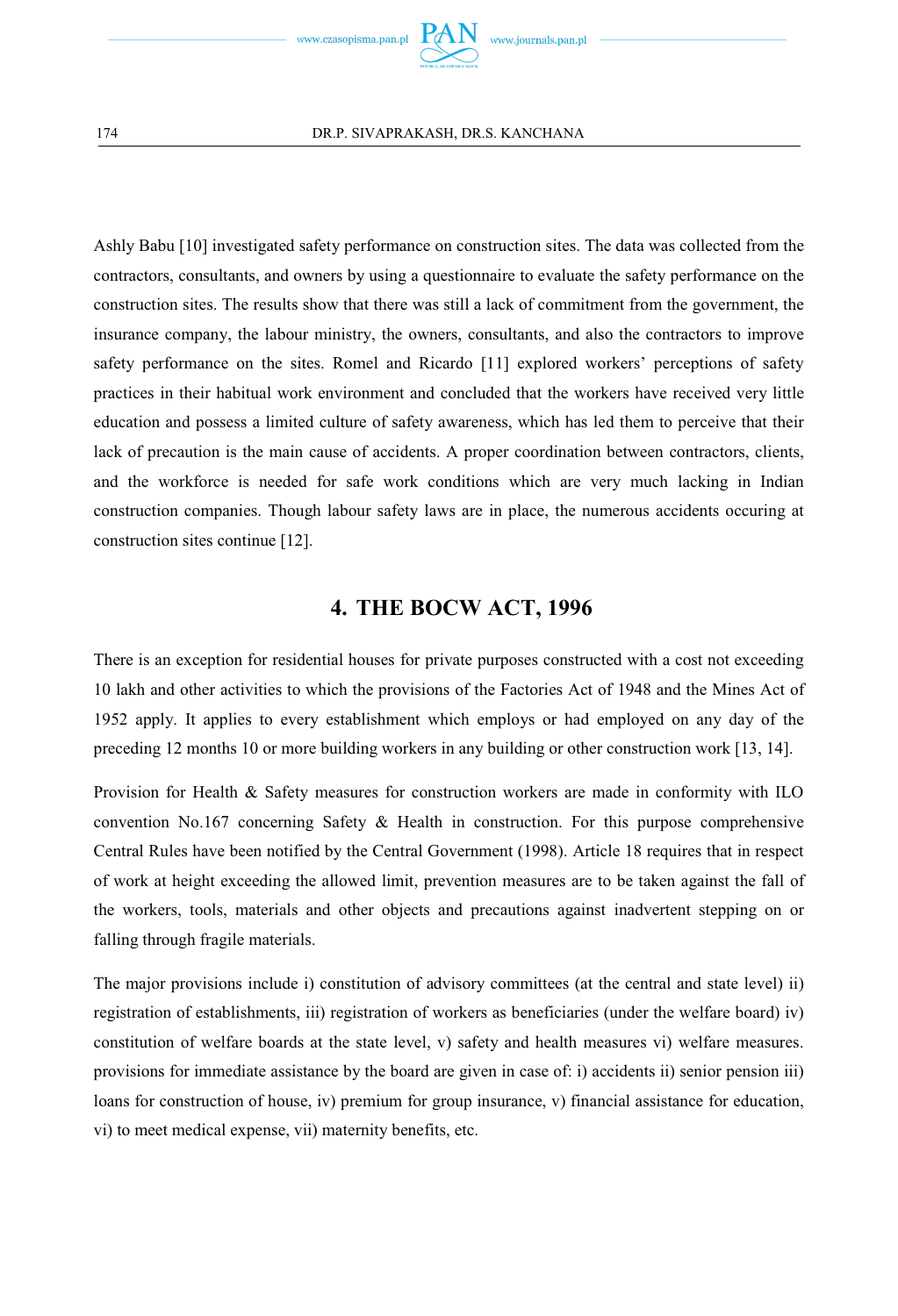

To raise the funds for provisions of various welfare measures, the main act provides for the constitution of welfare boards. A major source of funds shall be the collection of tax at rates not exceeding 2% of the total cost of construction incurred by an employer. Collection of funds and administration of the welfare boards are the responsibilities of the appropriate state governments [15, 16, 17].

### **5. SAFETY PROVISIONS**

#### **5.1. EXCESSIVE NOISE (RULE 34)**

The permissible noise levels for different times of exposure are presented in Table 1.

| Total time of exposure per day (in hours) | Noise level in dBA |
|-------------------------------------------|--------------------|
| 8                                         | 90                 |
| 6                                         | 92                 |
| 4                                         | 95                 |
| 3                                         | 97                 |
| $\overline{c}$                            | 100                |
|                                           | 105                |
| $\frac{3}{4}$                             | 107                |
| $\frac{1}{2}$                             | 110                |
| $\frac{1}{4}$                             | 115                |

Table 1 - Permissible Noise Levels

#### **5.2. FIRE PROTECTION (RULE 35)**

An employer shall ensure:

- Fire extinguishing equipment sufficient to extinguish any possible fire at such construction sites.
- Adequate water supply at ample pressure as per national standards
- Number of trained persons for the operation of the fire extinguishing equipment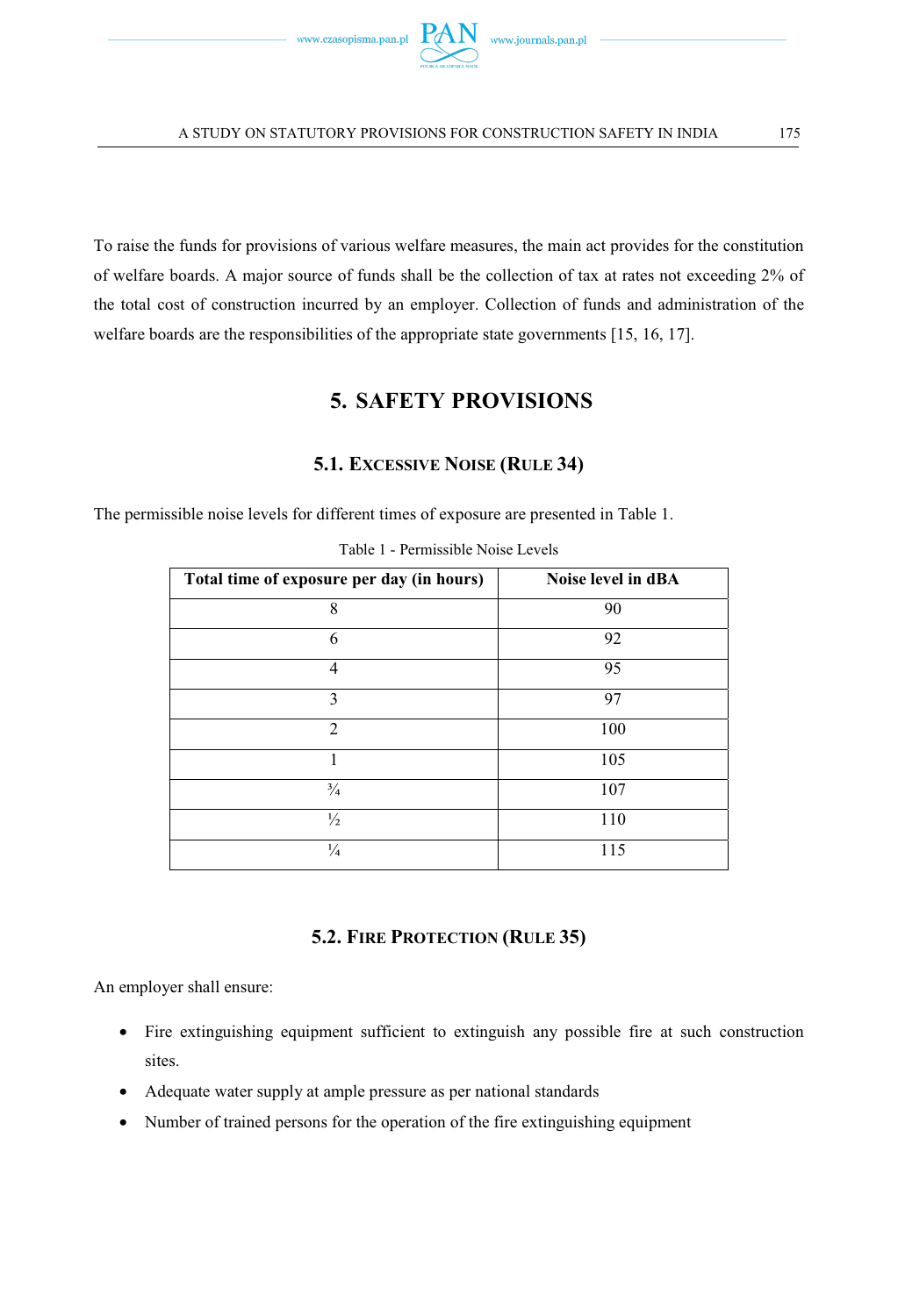

- Maintenance and inspection regularly and not less than once a year by responsible person
- Provision of fire extinguishing equipment in a launch or boat for the transportation of workers & cabin of lifting appliances and mobile crane

#### **5.3. EMERGENCY ACTION PLANS (RULE 36)**

Emergency action plans for construction establishments employing more than 500 building workers shall prepare emergency action plans for the following emergencies:

- fires and explosions
- collapse of lifting appliances & transport equipment
- collapse of buildings, sheds, or structures, etc
- gas leakages and spillage of dangerous goods or chemicals
- drowning of building workers, sinking of vessels
- landslides getting building workers buried storms and other natural calamities

#### **5.4. LIFTING & CARRYING OF EXCESSIVE WEIGHT (RULE 38)**

No building worker lifts by hand or carries over his head, back or shoulders any material, article, tool, or appliance exceeding weight limits set per Table 2.

| <b>Persons</b>        | Maximum wt. load |
|-----------------------|------------------|
| (a) Adult man         | 55 Kilograms     |
| (b) Adult woman       | 30 Kilograms     |
| (c) Adolescent male   | 30 Kilograms     |
| (d) Adolescent female | 20 Kilograms     |

| Table 2 - Permissible Load |
|----------------------------|
|----------------------------|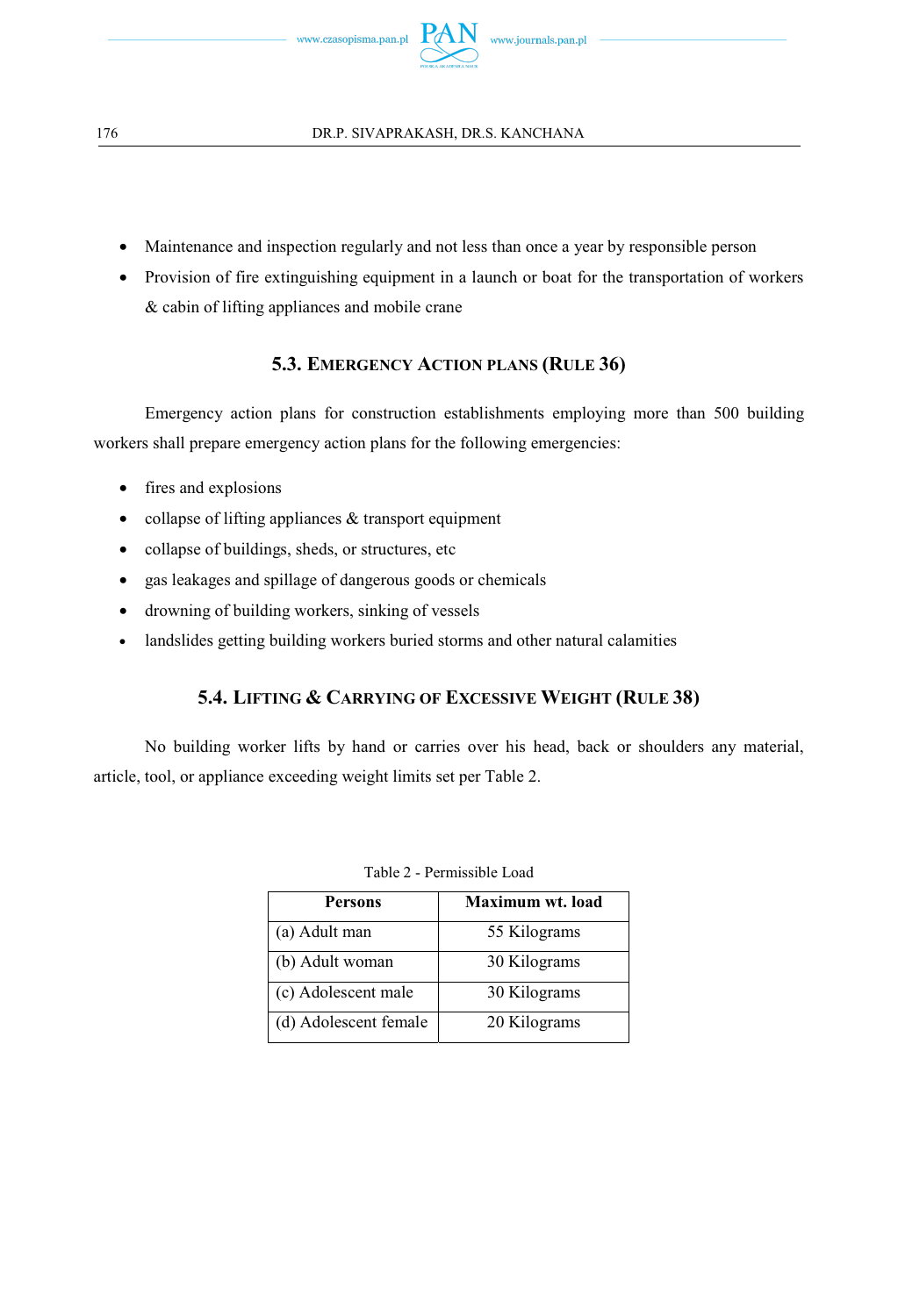

#### **5.5. HEALTH & SAFETY POLICY (RULE 39)**

The Health & Safety policy should be prepared by establishments employing 50 or more building workers & submit it to director general for approval.

#### **5.6. DANGEROUS & HARMFUL ENVIRONMENT (RULE 40)**

- a) Adequate & suitable measures by employer to keep atmospheric CO content below 50 ppm.
- b) No permission for workers to enter confined spaces, tanks, trenched or excavation sites until precautions have been taken and certification issued by responsible party.

 Similarly, provisions are given for over head protection (rule 41), electrical hazards (rule 47), stability of structures (rule 49), test & periodical examination of lifting appliances (rule 56) and lifting gear (rule 70) , operator's cabin (rule 63), transport and earth moving equipment (rule 88 to 95), concrete work (rule 96 to 107), demolition (rule 108 to 118), demolition of walls, partition, etc. (rule 110), inspection (rule 116), warnings signs and barricades (rule 117), mechanical method of demolition (rule 118), construction, repair & maintenance of steep roof (rule  $169 - 171$ ), ladders & step ladders (rule 172 to 174), catch platform & hoardings, chutes, safety belts & nets (rule 175 to 180), safety belt, safety net (rule 178 to 180), safety officer (rule 209), hazardous process (rule 225), notifiable occupational diseases (rule 230), hazardous processes (Schedule IX).

### **6. CONCLUSION**

The statutory provisions on construction safety are aimed at providing occupational safety and health to construction workers to protect them from the hazards at construction sites. The statutory provisions also provides for data collection regarding accidents aimed at fixing responsibility and implementing corrective actions. Most of the states have started implementing the BOCW Act and Rules in their respective states by enacting state rules. The enforcement of safety provisions on construction sites will go a long way in protecting construction workers from occupational hazards. It is imperative on the part of all the stack holders to contribute towards ensuring safety of construction workers by the effective implementation of the statutory provisions.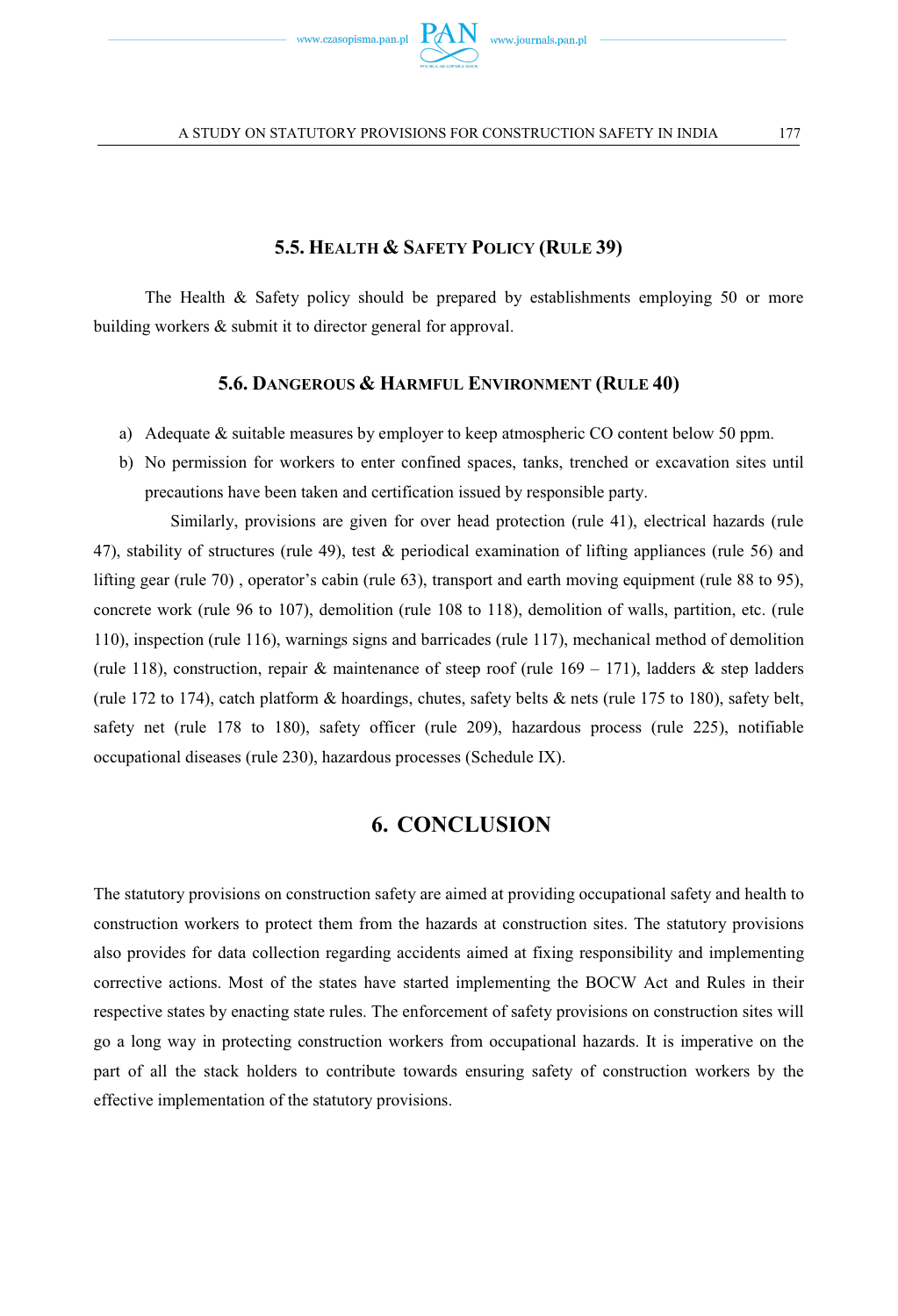

#### **REFERENCES**

- 1. Charles Chiocha, John Smallwood, Fidelis Emuze, Health and safety in the Malawian construction industry, Acta Structilia, 2011; 18(1).
- 2. Kanchana S., Sivaprakash P., A Review on Challenges in Implementation of Total Quality Management in Construction Firms, International Journal of Research in Management Sciences, 2014; 2(2); 47-54.
- 3. A.J. Jeya Arthi, A.Hemamalinie, Dr L.Ramajeyam, Applicable Legal Requirements in a Construction Site, International Journal of Emerging Technology and Advanced Engineering, 2014; 4(4);55-59.
- 4. David M. Zalk, Ton Spee, Matt Gillen, Thomas J. Lentz, Andrew Garrod, Paul Evans, Paul Swuste, Review of Qualitative Approaches for the Construction Industry: Designing a Risk Management Toolbox, Safety and Health at Work, 2011; 2(2); 105-121.
- 5. Charles Y.J. Cheah, Construction Safety and Health Factors at the Industry Level: The Case of Singapore, Journal of Construction in Developing Countries, 2007; 12(2); pp.81-99.
- 6. Zeng, S.X., Tam, C.M. and Deng, Z.M., Identifying elements of poor construction safety management in China. Safety Science, 2004; 42(7); 569–586.
- 7. N.A. Kartam, I. Flood, P. Koushki, Construction safety in Kuwait: issues, procedures, problems, and recommendations, Safety Science, 2000; 36; 163-184.
- 8. Peter Uchenna Okoye, John Ugochukwu Ezeokonkwo, Fidelis Okechukwu Ezeokoli, Building Construction Workers' Health and Safety Knowledge and Compliance on Site, Journal of Safety Engineering, 2016; 5(1),17-26.
- 9. Innocent Musonda, John Smallwood, Health and safety (H&S) awareness and implementation in Botswana's construction industry, Journal of Engineering, Design and Technology, 2008; 6(1);81–90.
- 10. Ashly Babu, Assessment of Safety Practices in Construction Industry, International Journal on Engineering Technology and Sciences, 2015; 2(5); 89-95.
- 11. Romel G. Solis Carcano, Ricardo J. Franco Poot, Construction Workers' Perceptions of Safety Practices: A Case Study in Mexico, Journal of Building Construction and Planning Research, 2014; 2; 1- 11.
- 12. Kanchana S., Sivaprakash P., Sebastian Joseph, Study on Labour Safety in Construction Sites, The Scientific World Journal, 2015; 2015 (2015); 1-6.
- 13. The Building and other Construction Workers (Regulation of Employment and Conditions of Service) Act, 1996.
- 14. The Building and Other Construction Workers' (Regulation of Employment and Conditions of Service) Central Rules, 1998.
- 15. The TamilNadu Building and Other Construction Workers' (Regulation of Employment and Conditions of Service) Rules, 2000.
- 16. The Building and Other Construction Workers' Welfare Cess Act, 1996.
- 17. The Building and Other Construction Workers' Welfare Cess Rules, 1998.